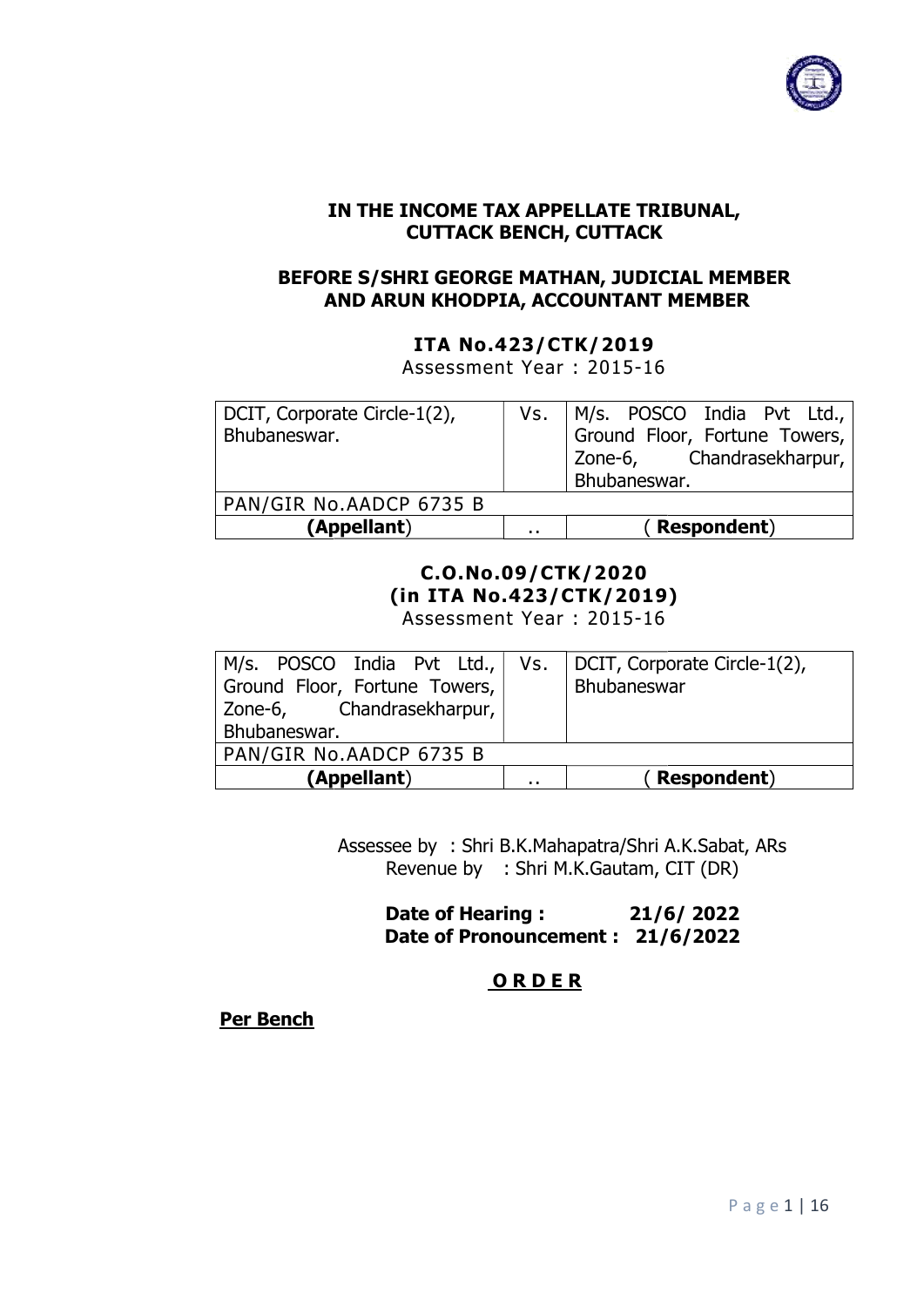This is an appeal filed by the revenue against the order of the CIT(A)-1 Bhubaneswar dated 11.9.2019 in Appeal no.0163/16-17 for the assessment year 2015-16

2. The cross objection is filed by the assessee in the revenue's appeal in support of the order of the ld CIT(A).

3. Shri M.K.Gautam, ld CIT DR appeared on behalf of the revenue and S/Shri B.K.Mahapatra & A.K.Sabat, ld ARs appeared on behalf of the assessee.

4. Ld CIT DR has filed a written submission as follows:

"This is a Departmental appeal against the appellate order dated 11.09.2019 u/s. 250 of the Income 'lax Act passed by  $CIT(A)-1$ , Bhubaneswar. The solitary issue in this appeal relates to taxation of interest income of Rs.32.95 crores earned on FDs and dividend 'income earned on Mutual funds during setting up business. This income has been set-off against the revenue expenses incurred during the year and the balance amount has been capitalized,

ii.) In this case, the AR of the assessee had relied upon the decisions rendered in the case of Indian Oil Panipat Power Consortium Lid. vs. 1TO (315 ITR Delhi High Court) and NTPC SAIL Power Company Ltd. vs. CLT (Delhi High Court judgement dated 17.07.2 012 during the course of assessment proceedings. However the A.O. made an addition lo the returned income on the ground that that there was no link between the processes of setting up the business and the monies parked *in* FDs and Mutual funds. On appeal, the CIT(A) allowed the relief to the assessee on the ground that the matter stood covered in the favour of the asessee as per decision of Hon'ble Cuttack LTAT in assessee's own case for AY 2C J4-15 in ITA No.64/CTk/2017 dated 3 1.07.2018. iii.) Most respectfully following the decision of Hon'ble Cuttack ITAT for the earlier year, it is submitted that the assessee company was incorporated in 2005 for setting up Integrated Steel Plant. Though it has been contended that during the process of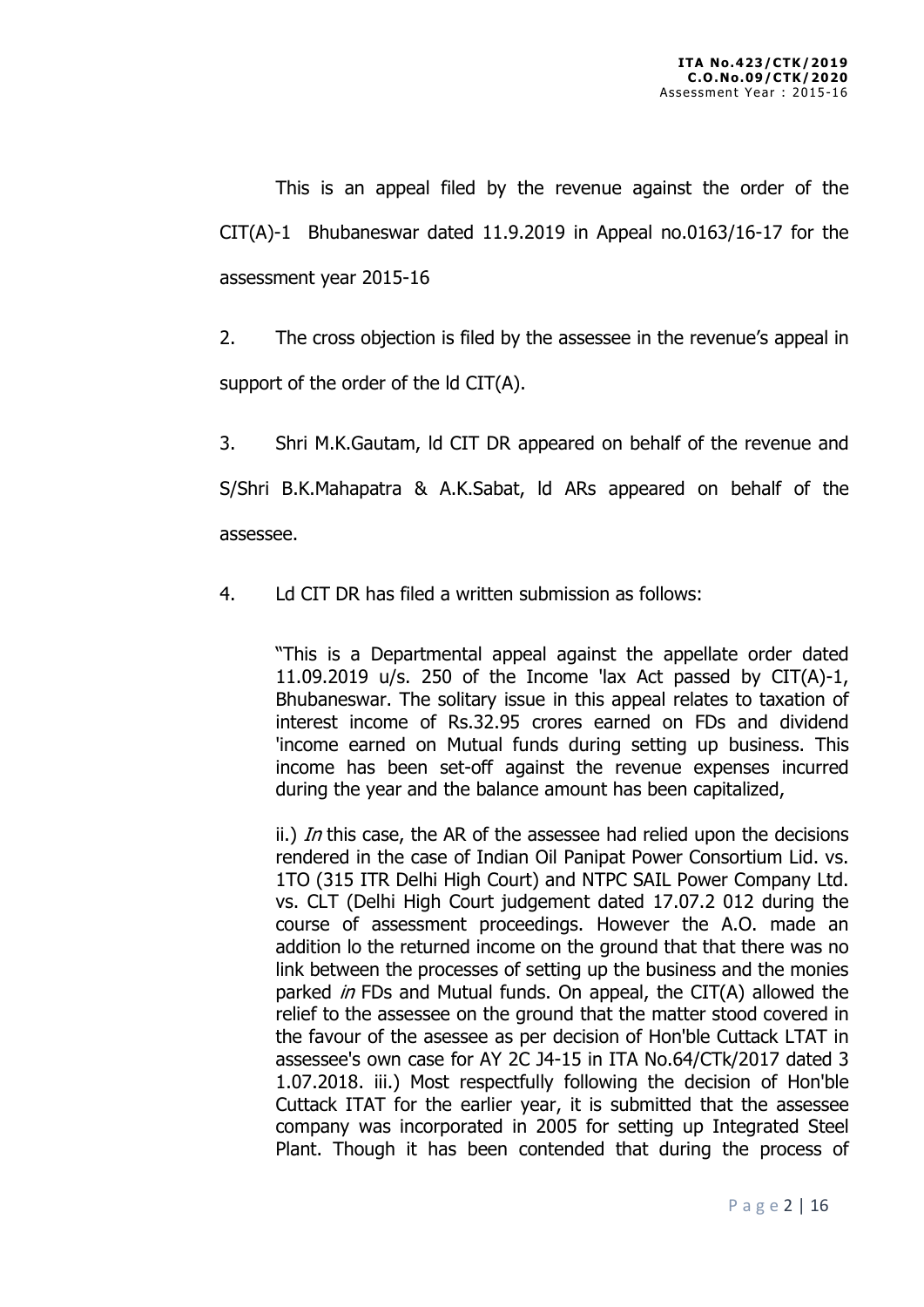setting up, share capital received had been invested in FDS and Mutual funds yet the fact remains that till dale (August,2020), no efforts have been made by the assessee company to acquire lands or to construct buildings or place orders for purchase of machineries. There is no evidence on the record to that effect. One does not know as what business is being set up and there is not ever, a remote possibility of commencement of business. In these facts & circumstances, the nexus between setting up said business with the surplus monies parked in the banks and mutual funds has remained unexplained. There is no material on record to suggest that the interest earned from the fixed deposits and dividend earned from mutual funds was inseparably connected with the business activity of the. assessee or it was commercially utilized prior to the commencement of the business. The assessee company has not made out the case that the deposits were kept with banks or funds were invested in Mutual Funds for setting up of a factory.

iii.) Investing monies in the mutual funds or FDS is neither the business of the assessee company not incidental to its main business. It was held by the Hon'ble Supreme Court in the case of Tuticorin Alkali Chemicals & Fertilizers Ltd. (227 ITR 172) that it is totally immaterial whether the funds were raised by the issue of share or debentures. If the money lying idle is put into FDs, then interest income so earned would be revenue in nature chargeable to Lax. iv.) In the case of Maharashtra Airport Development Co. Ltd. Vs. DOT (35 taxmann.com 591), the Honourable Mumbai LI AT deciding the impugned issue relating to the commencement of the said business, held that focus was on if the assessee undertook any activities related to the development of said infrastructure. In this regard, it was analyzed that the said activities i.e. the acquisition of 1479 hectares of land and appointment of various consultants for other purposes etc. were undertaken in the relevant year. It was an admitted fact that feasibility reports both financial and economic viability were not yet obtained, preparation of development plans was not yet complete, mandatory Environmental Impact Study under Environment Protection Act, 1986 was not yet complete and 100MWcaptive power plant was also at preliminary stages. Thus the assessee had not completed the stages which were considered elementary to start the business. What if the mandatory environmental clearance and feasibility-reports were negative and against the set up of the business? Regarding the acquisition of land of 1492 hectares, it was found that same was identified by the Government and role of the assessee appeared to be very nominal. Therefore, the activity of acquiring the said land could not be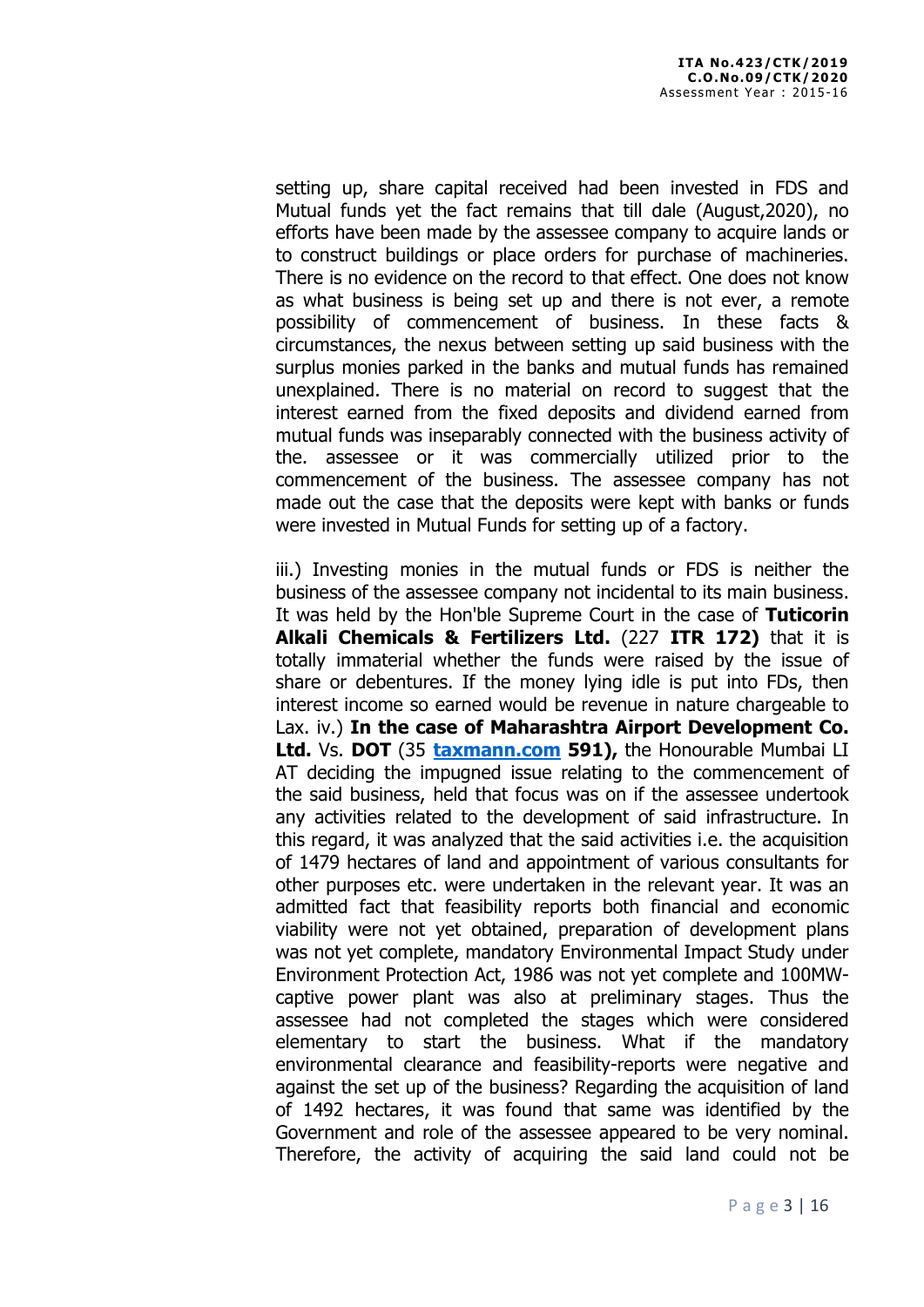attributed to the activities ol the assessee. Therefore, on the admitted fact that the assessee was yet to obtain the environmental clearance under the Environmenl Protection Act, yet lo obtain the favourable feasibility reports-financial and technical fronts, yet lo obtain the approved plans of development, it was opined that the business of the development of airport infrastructure could not be declared 'set up' in relevant assessment year under consideration. What had happened in this year in substance was mere appointment of sonic consultants for various other purposes, which constituted stages prior to the set up' of the business of the assessee. Therefore the conclusions of the Commissioner (Appeals) that the main business was not commenced in the year under consideration did not call for any interference. The assessee had raised loans and advances for the ( purpose of development of infrastructure. **But,** due to delay in utilization of funds, fixed deposits were made out of the said funds. The assessee claimed that the interest income earned from such funds was its business income. However the Assessing Officer held that the interest income in respect of surplus funds, not required for business immediately and deposited in bank for short period was to be assessed as "income from other sources". The Honourable Mumbai 1TAT held that it had been found that the funds kept with the Banks as the -D were undisputedly for temporary period of non-utilization for business purposes. In that sense of the matter, the said funds were not in use for 'business purposes. 'The purpose of parking such funds in the bank was obviously tor safety and security and ready use of the funds as and when there arose business needs of the assessee. Thus, the earning of interest income could not be dominant or business intention of the assessee. In this regard, the judgment relied upon by assessee in the case of Indian Oil Panipat Power Consortium Ltd. Vs. ITO (315 ITR 255) (Delhi) which dealt with the interest receipts earned prior to the commencement of business, was held to be distinguishable on facts since it was not known if the interest receipts were earned prior to 'set up' too. v.) The judgment of the Fon'bie Mumbai High Court in the case of Shree Krishna Polyster Ltd. Vs.. CIT (274 ITR 21) is relied upon wherein it was held the income earned by the assessee by investing surplus money in bank deposits for a short period was assessable under the head 'Income from other sources'.

vi.) In the case of Whistling Woods International Ltd. Vs. ITO (16 taxmann.com 242), the assessee-company was incorporated to establish research and training institute-cum-integrated studio for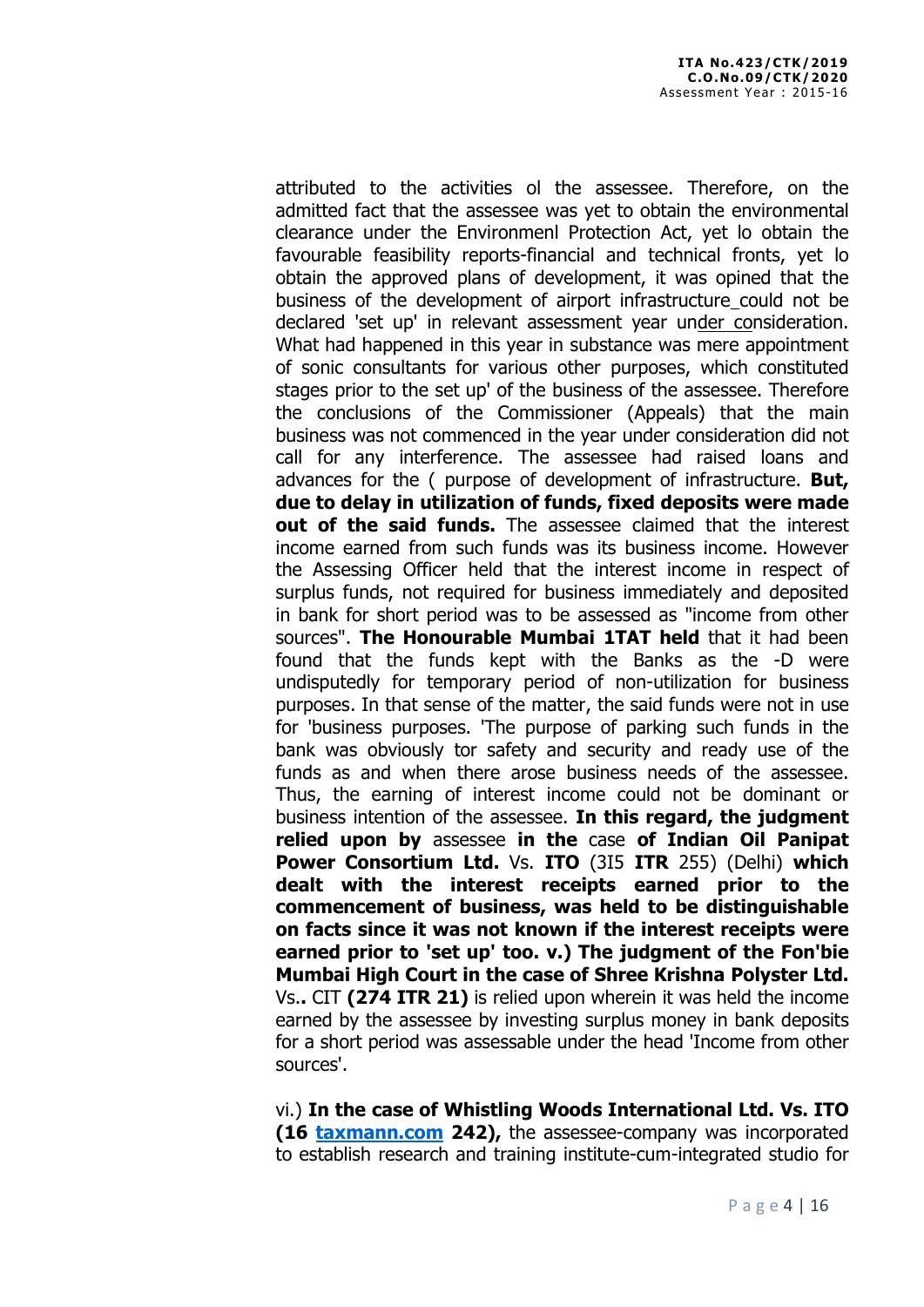training people in film line. During relevant assessment year, the project was under construction and there were no allied activities. the assessee, however had received interest on loans given to various other companies as well as short term deposits with banks out of surplus fund received from share capital. The assessee reduced such interest income from the cost of project. The Assessing Officer, however, held that since assessee was in the process of setting up of training institute during the year, interest earned n deploying surplus funds was income to be assessed under the head 'Income from other sources'. On appeal, die Commissioner (Appeals) confirmed the Assessing Officer's views relying upon the decision of Tuticorin Alkali Chemicals & Fertilisers Ltd. Vs. CIT [1997] 93 Taxman 502 (SC). However, he agreed with the submission of the assessee that in case any expenditure had been incurred for the purpose of yarning interest income, then the Assessing Officer should examine (he same and allow the same. On appeal, the Honourable Mumbai ITAT held that except under the head 'profits and gains of business, then such income had to charge to tax under that particular head. In the instant case, the assessee was still constructing the building for the institute which was to be established for training of people. During this phase, the assessee had raised share capital and funds raised from such share capital had been invested in FDRs of the banks as well as deposits with various companies and assessee had earned interest on the same. The same had to be taxed as 'income from other sources' in the light of the decision of the Supreme Court in the case of Tuticorin Alkali Chemicals & Fertilisers Ltd. Vs. CIT (supra). It was clear that unless and until the machinery of project was fully installed and the project became operational and the order was executed, it could not be said that the business had been set up. In view of the fact that the assessee was in the process of setting up an institute for training of people in film line but the building for such training institute was under construction during the year and not even a single student was taken up for the training purposes, it was clear that business was not set up and there was no question of claiming any expenditure. It was also contended that in any case, expenditure incurred, which was on revenue account, should had been adjusted against the interest income. Such expenditure could not be allowed as business expenditure because the business had not commenced. However, if any expenditure was incurred for earning interest income, it could have been allowed under section 5? In the result, assessee's appeals were dismissed.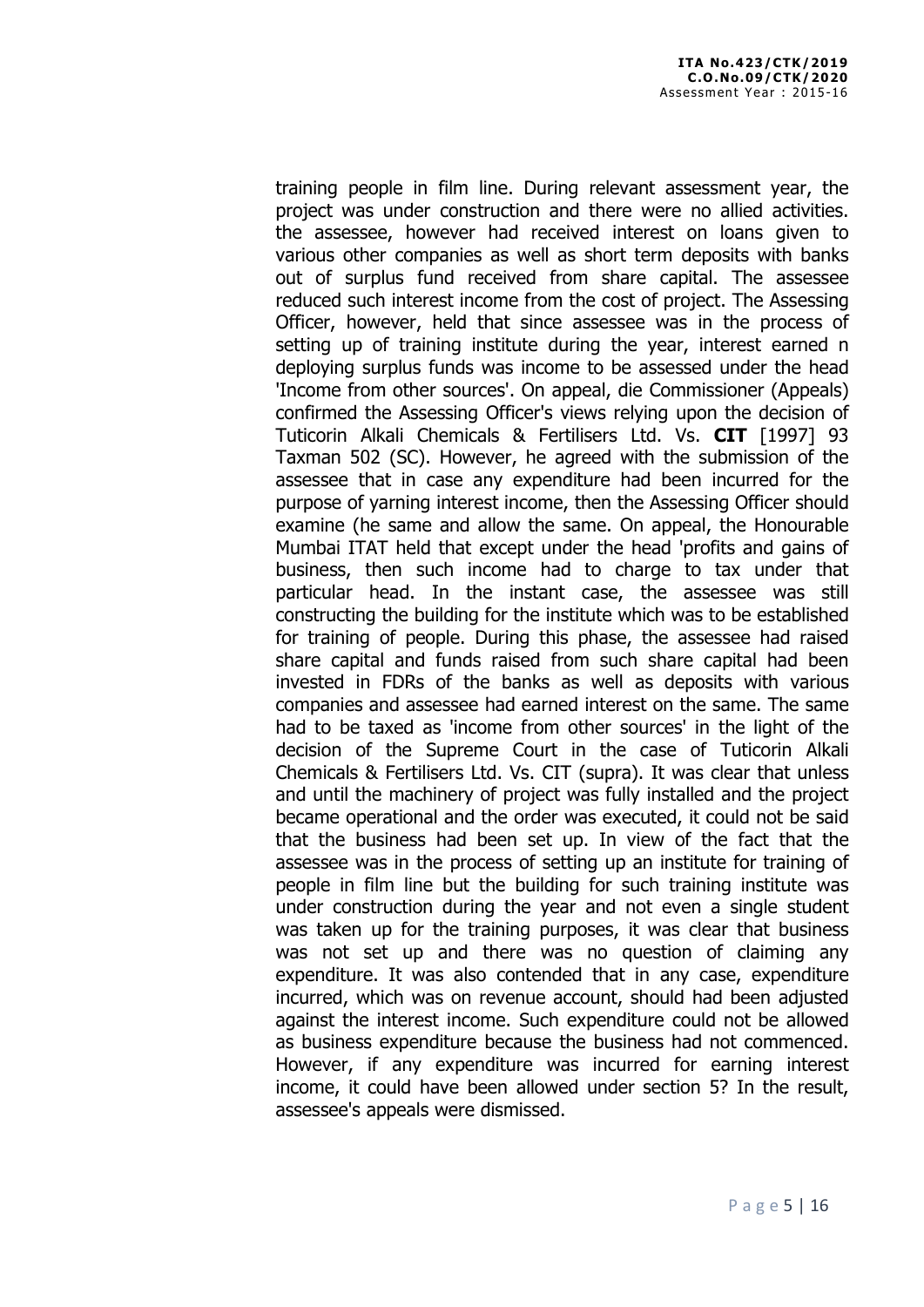vii.) In the ease of CIT Vs. Bokaro Steel Ltd. (236 ITR 315), the assessee-company was in the business of manufacturing of steel. For the purpose of construction of the plant, the assessee **company** gave advances to its contractors and earned interest from such advances, which were adjusted against the charges payable to the contractors, thus utilizing the interest amount to reduce the cost of construction. The assessee company was in process of constructing and erecting its plant; the company was charging rent from its contractor for workers and staff employed by contractor for the construction work of company, further, there were hire charges for plant and machinery given to contractors for use in construction work of the company. Similarly, there were interest income from advances made to contractors and royalty from excavation. The earlier three receipts were adjusted against charges payable to contractor and had gone to reduce, the cost of construction. Based on these facts, the Hon'ble Supreme Court held that these receipts were directly connected with or were incidental to the work of construction of its plant undertaken by the company. This was to facilitate the work of construction. Had this facility not been provided by the assessee company, then the contractors would have made their own arrangements and it would have been reflected in the charge on the contractor for the construction work. Thus, the Hon'ble Supreme Court gave the finding that the three receipts being intrinsically connectet with construction of assesses's plant were capital receipts and not income of company from any independent source. Similar was the finding by the Hon'ble High Court of Delhi in the case of Indian Oil Panipat Consortium Ltd. (supra). The facts in the present case are totally different from that in the case of Bokaro Steel Ltd. (supra) or Indian Oil Panipat Consortium Ltd. (supra). Here no advances have been given to the contractors. In other words, the interest receipts have not been utilized towards creation of capital assets. In these facts & circumstances, it is prayed that the interest income/dividend income ought to be charged as "income from other sources".

viii.) Reliance is also placed on the decision of Hon'ble Delhi High Court in the case of International Marketing Ltd. vs. ITO (292 ITR 504) wherein it was held in para-2, 3 and 4 as under:

" There is, in our opinion, no error of law in that view, keeping in view the pronouncements of the Supreme Court on the subject. The decision of the Apex Court in CIT v. Autokast Ltd. [2001] 248 **ITR 110** was a case where the assessee had borrowed money for purchase of plant and machinery from the Industrial Development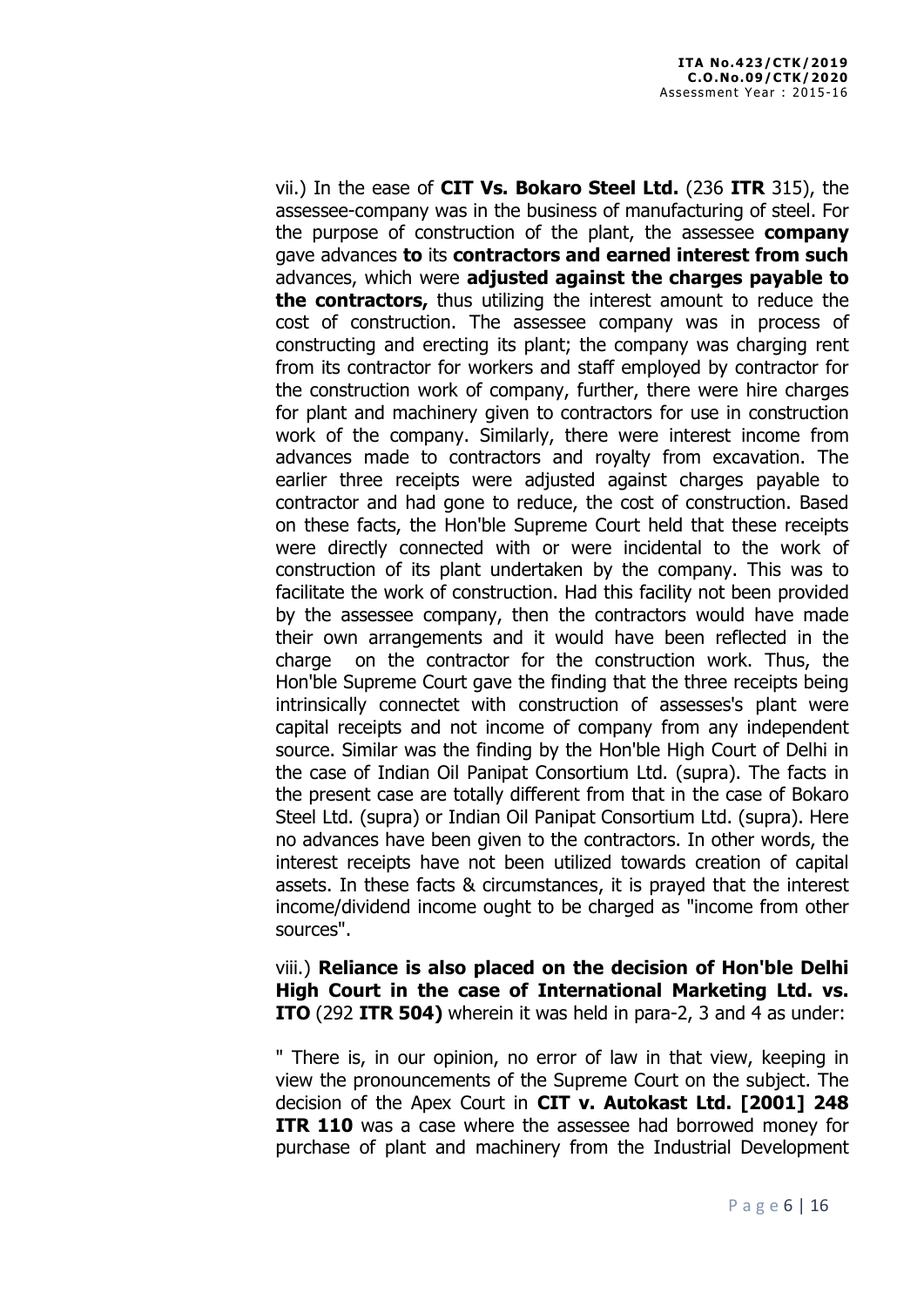Bank of India. The amount so borrowed was, however, invested in short-term deposits in the banks and used for discounting of bills until payment was made to the supplier of the plant and machinery. The question was whether interest earned on these deposits was taxable in the hands of the assessee as income from other sources. Relying upon the decision of the Supreme Court in Tuticorin Alkali Chemicals & Fertilizers' case (supra), the Court held that interest income earned by the assessee out of such short-term investment of money was income from other sources, no matter the amount invested had been borrowed by the assessee for purchase of plant and machinery.

3. To the same effect is the decision of the Supreme Court in CIT v. Dr. V. P. Gopinathan [2001] 248 ITR 449. The assessee had in that case invested money in a fixed deposit and earned interest on the same. It had also borrowed a loan and paid interest on the same. The question was whether interest earned by the assessee could be diminished by setting of interest paid by the assessee on the amount borrowed. Repelling the contention that it could be so diminished, the Court held that there was no provision under which interest earned by the assessee on fixed deposit could be diminished by interest paid by the assessee on loans that it may have borrowed.

4. We have in the light of the above authoritative pronouncements, no difficulty in holding that the view taken by the Assessing Officer, the CIT and the Tribunal that interest earned by the assessee in the instant case on surplus funds parked with different companies was taxable as income from other sources".

In view of above facts, the order of the A.O. may kindly be restored."

5. Ld CIT DR has placed reliance on the decision of Co-ordinate Bench

of Mumbai Tribunal in the case of Whistling Woods International Ltd vs ITO

(2011) 16 taxmann.com 242 (Mum) as also the decision in the case of

Maharashtra Airport Development Co Ltd. Vs DCIT (2013) 35 taxmann.com

591 (Mum) and the decision of the Hon'ble Delhi High Court in the case of

International Marketing Ltd vs ITO (2007) 159 TAXMAN 24 (Del) to support

his submission that the assessee has used borrowed funds and parked the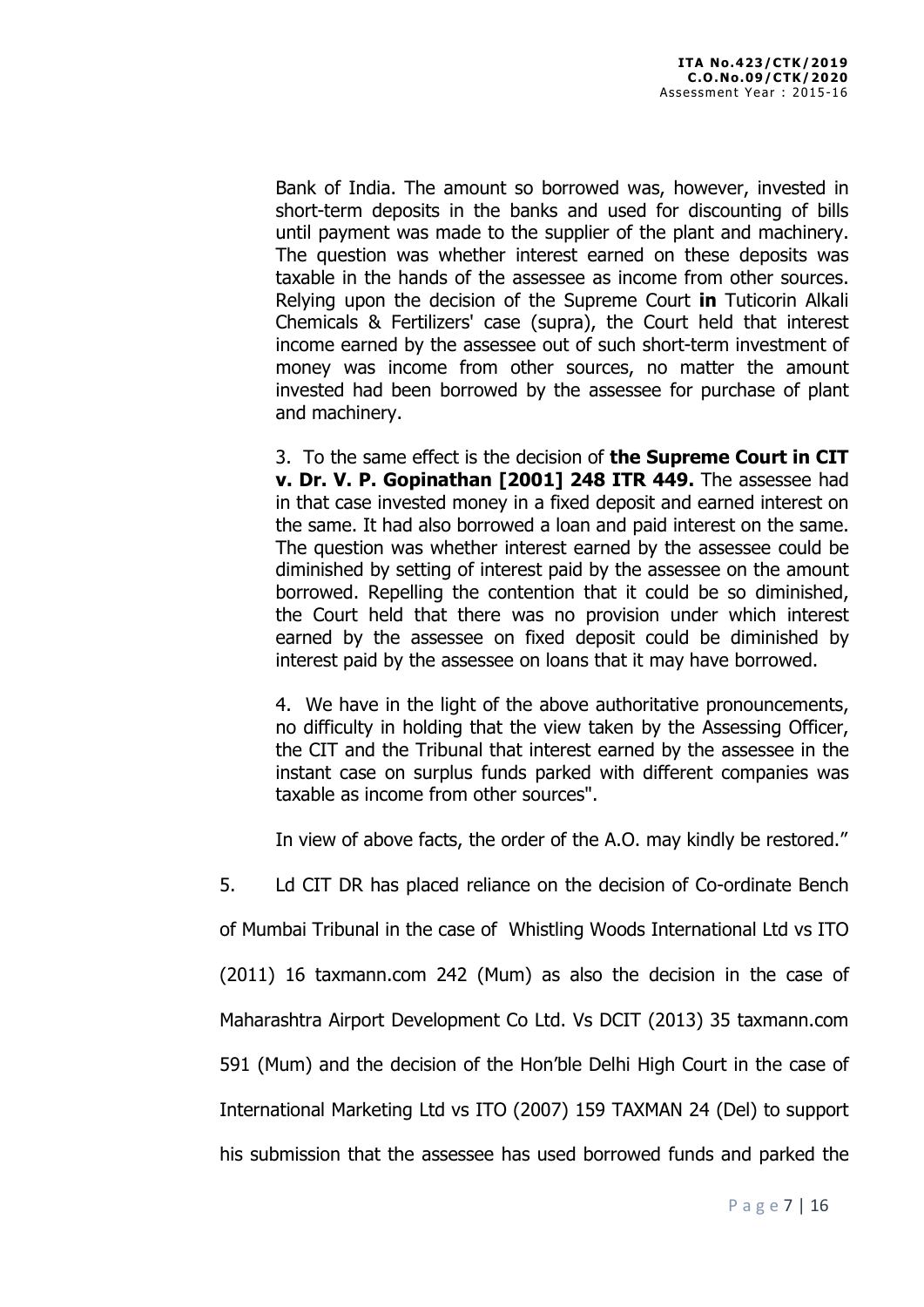surplus funds thereof in Mutual Funds and fixed deposits and earned interest, which is liable to be assessed under the head " income from other sources" and not income from "business income". Ld CIT DR's primary argument was that the nexus of earning the interest income with the business activities of the assessee has remained unproved and investing the monies in FDRs and Mutual Funds is not the business of the assessee nor is it incidental to the main business. It was the submission of ld CIT DR that till date, the assessee has only purchased some land. No plant and machinery has been installed. No advance to the contractor has been made and there is remote possibility of commencement of business. It was the submission that the order of the AO was liable to be restored.

6. In reply, ld AR submitted that the issue is squarely covered by the various decisions of the Co-ordinate Bench of Cuttack ITAT in assesse's own case right from assessment years 2008-09 to 2014-15. He has filed a chart as follows:

|                                                                                                                           | <b>CHART</b>   |                                                                                                                                                |                |               |           |                                                           |                                              |                       |  |
|---------------------------------------------------------------------------------------------------------------------------|----------------|------------------------------------------------------------------------------------------------------------------------------------------------|----------------|---------------|-----------|-----------------------------------------------------------|----------------------------------------------|-----------------------|--|
| Issue: Deletion of Addition of Interest from Bank as income under "Other Sources"                                         |                |                                                                                                                                                |                |               |           |                                                           |                                              |                       |  |
| Impugned CIT(A) order dt.11.09.2019- Paras 3-3.1 (Page Nos. 3&4) at Para 3.1  >>. 4)-  Asst<br>. Order<br>Para 3<br>(Page |                |                                                                                                                                                |                |               |           | Nos. $2$ to $5$ )                                         |                                              |                       |  |
|                                                                                                                           |                | Issue is covered against Department and in favour of assessee by Hon'ble ITAT, Cuttack Bench, Cuttack<br>details and reference as given below: |                |               |           |                                                           |                                              | with                  |  |
| lsi<br>REMARKS Refer; Orders of ITAT. CIT(Appeals) & AO<br>No.                                                            |                |                                                                                                                                                |                |               |           |                                                           |                                              |                       |  |
|                                                                                                                           |                |                                                                                                                                                | Order<br>Dated | Asst. Year(s) | Para Nos. | Page (of<br>Paper<br>Book Volume   (of Paper<br>$\rm{II}$ | at Para Nos.<br>(Page)<br>Book<br>Volume 11) | ITA $No(s)$ & CO Nos. |  |
| $\mathbf{-}$                                                                                                              | $\overline{c}$ | $-3$                                                                                                                                           | А              | -5            | -6        |                                                           | $-8$                                         | $-9$                  |  |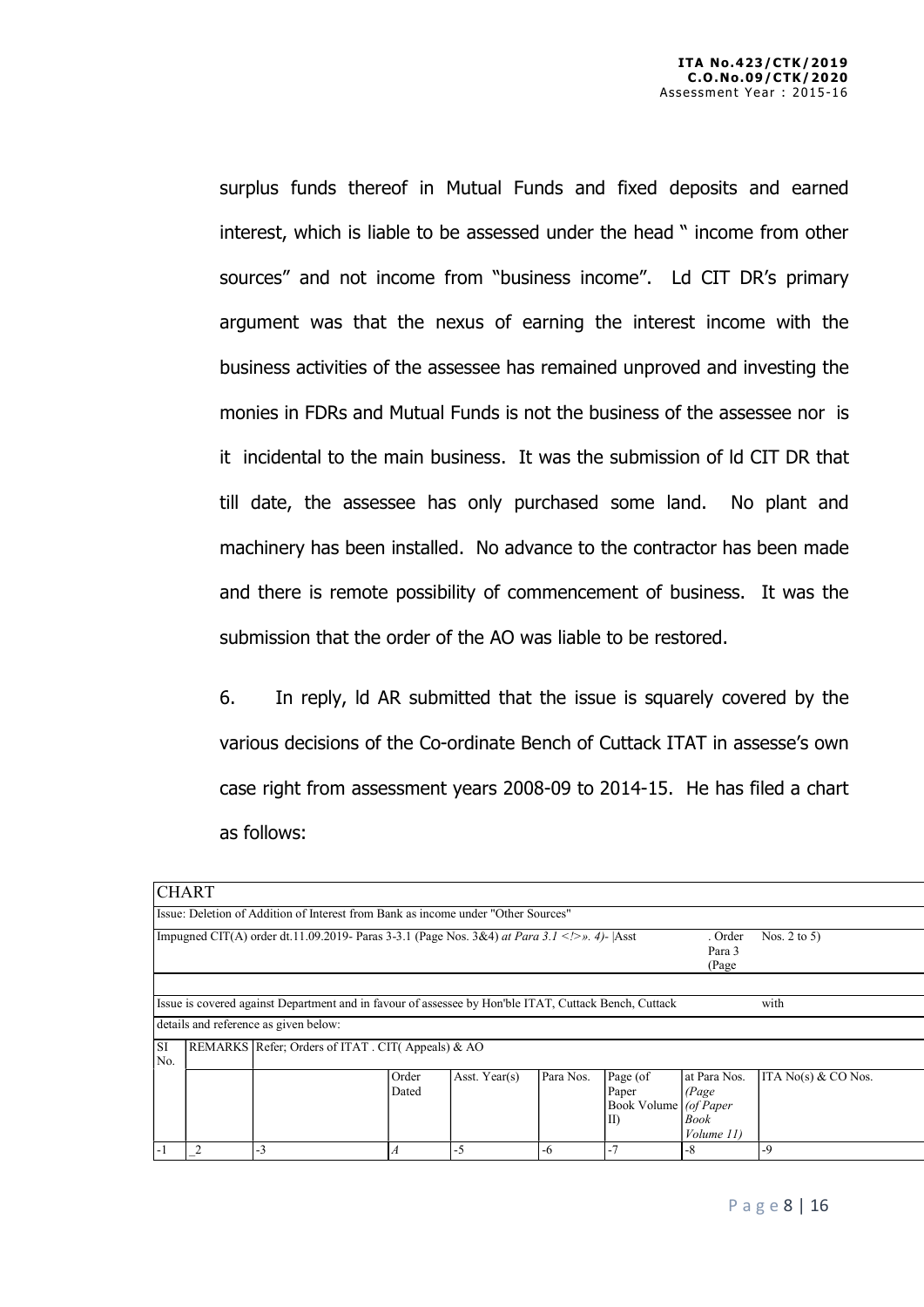|    |                           | Ref: ITAT ORDERS (In assessee's own ease. ITAT Cuttack Bench, Cuttack Orders: |                          |          |             |                         |                                                                |
|----|---------------------------|-------------------------------------------------------------------------------|--------------------------|----------|-------------|-------------------------|----------------------------------------------------------------|
| I. | Dept. Appeal<br>dismissed | $31-Ju1-18$                                                                   | 2014-15                  | $3 - 8$  | 325-331     | $8(326 - 331)$          | 164/CTK/2017&CONo.<br>26/CTK/2018                              |
|    |                           | $27 - \text{Jul} - 18$                                                        | $2011 - 12 \&$           | $3 - 10$ | $368 - 374$ |                         |                                                                |
| 2. | Dept. Appeal<br>dismissed |                                                                               | 2013-14                  |          |             | $10(370 - 374)$         | 1403 & 344/ CTK. 2017 &<br>ICO Nos. 19&20/CTK/2018             |
| 3. | Dept. Appeal<br>dismissed | $I5$ -Feb- $18$                                                               | $2010 - 11$ &<br>2012-13 | $3 - 8$  | $334 - 340$ |                         | 7-8 (335-340) 155&122 CTK. 2017&<br>ICO Nos. 07 & OS CTK. 2017 |
|    |                           |                                                                               |                          |          |             |                         |                                                                |
| 4. | Dept. Appeal<br>dismissed | $27 - Jun - 14$                                                               | 2009-10                  | $2 - 4$  | $376 - 382$ | $2.3 - 4$ (378-<br>382) | 40I/CTK/20I3&CONO. 66<br>CTK/2013                              |

7. Ld AR has also placed before us a copy of the decision of the Coordinate Bench of this Tribunal in the assessee's own case for the assessment year 2014-15(supra), wherein, the Co-ordinate Bench following the decisions of earlier years held as follows:

"8. We have considered the written submission of ld. AR of the assessee and the submissions of ld. DR and perused the orders of lower authorities and materials available on record. At the outset we found that the this disputed issue has already been decided by the Tribunal in assessee's own case for the assessment years 2011-12 & 2013-14 in ITA Nos.155&122/CTK/2017, order dated 15.02.2018, wherein the Tribunal has observed as under :-

 "7. We have heard the rival submissions, perused the orders of lower authorities and materials available on record. The only dispute agitated by the revenue in these appeals is with respect to interest on fixed deposits on money received in respect of share capital. The contention of ld D.R. is that the interest income is a part of the share capital and it is in the nature of trade operative business activity and, therefore, the income has to be taxed under the head "income from other sources". However, ld D.R. on this disputed issue conceded that the issue is covered by the decision of the Tribunal in assessee's own case for the assessment years 2006-07 to 2008-09 (supra). We find that the coordinate of this Tribunal while considering this issue has held as under: "We have heard the rival parties and perused the material available on record. On our careful consideration of the facts and circumstances of case as brought on record by the authorities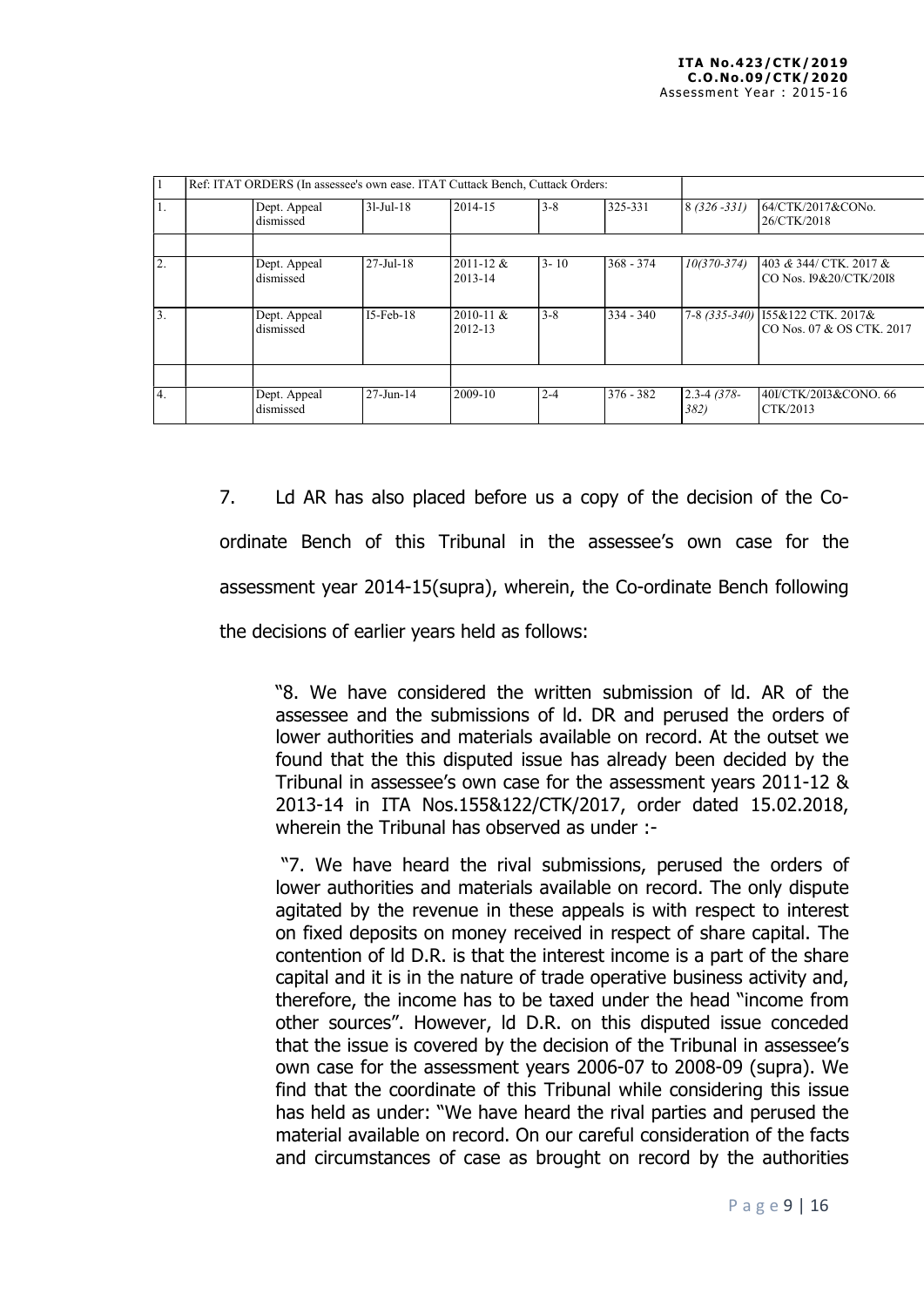below, we are inclined to find the contention of the learned Counsel of the assessee appropriate to the extent that it was never a change of stance on the facts remaining the same beginning from Assessment Year 2006-07. It was a misconstruction of the facts for the purpose of finding applicability of the provisions of law enunciated by the Hon'ble Apex Court in the case of Tuticorin Alkali Chemicals & Fertilizers Ltd v. CIT (supra). The law enunciated in the case of Tuticorin Alkali Chemicals & Fertilizers Ltd v. CIT(supra) cannot alone be considered as favoring Revenue insofar as it also talks about capitalization of the interest and the circumstances, which circumstances have been dealt with by the Hon'ble Delhi High Court in the case of Indian Oil Panipat Power Consortium Ltd v. ITO (supra) and further more in the case of NTPC Sail Power Company Pvt. Ltd., v.CIT decided on 17.07.2012 in ITA No.1238/2011 (copy placed on record) which has also been relied on by the learned Counsel of the assessee. The learned Counsel of the assessee has submitted the financial statements duly audited under the provisions of the I.T Act as well as under the Companies Act which have been verified by the Assessing Officer requiring no reference to be made to the Transfer Pricing Officer under the provisions of Section 92CA. In other words, no business income has been generated by the assessee. The expenditure claimed therefore was only for the purpose of setting up the project envisaged and there is no method for balancing interest, if any, passed on to the share holders on account of dividend or business income by the assessee. The test, therefore, to our mind is whether the activity which is taken up for setting up of the business and the funds which are garnered are inextricably connected to the setting up of the plant. The clue is perhaps avail-able in section 3 of the Act which states that for newly set up business the previous year shall be the period beginning with the date of setting up of the business. Therefore, as per the provision of Section 4 of the Act which is the charging section income which arises to an assessee from the date of setting of the business but prior to Commencement is chargeable to tax depending on whether it is of a revenue nature or capital receipt. The income of a newly set up business, post the date of its setting up can be taxed if it is of a revenue nature under any of the heads provided under section 14 in Chapter IV of the Act. For an income to be classified as income under the head "Profits and gains of business or profession" it would have to be an activity which is in some manner or form connected with business. The word "business" is of wide import which would also include all such activities which coalesce into setting up of the business. Once it is held that the assessee's income is an income connected with business, which would be so in the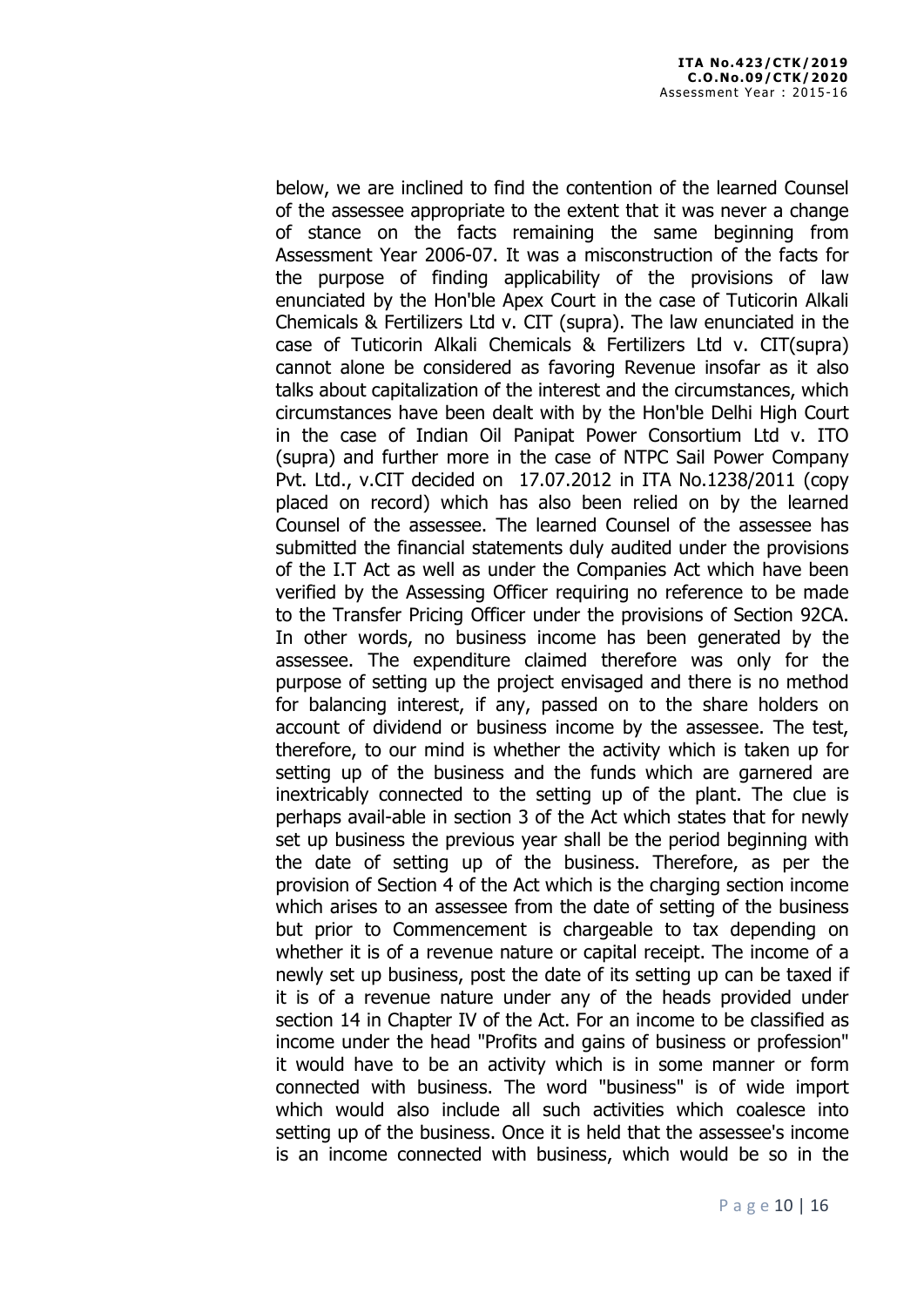present case, in view of the finding of fact by the Commissioner of Income-tax (Appeals) that the monies which were inducted into the joint venture by the Koreans were primarily infused to purchase land and to develop infrastructure then it cannot be held that the income derived by parking the funds temporarily with Bank, will result in the character of the funds being changed, inasmuch as, the interest earned from the bank would have a huge different than that of business and be brought to tax under the head " Income from other sources". It is well-settled that an income received by the assessee can be taxed under the head "Income from other sources" only if it does not fall under any other head of income as provided in section 14 of the Act. The head "Income from other sources" is a residuary head of income. In the instant case, it was clear upon a perusal of the facts as found by the authorities below that the funds in the form of share capital were infused for a specific purpose of acquiring land and the development of infrastructure. Therefore, the interest earned on funds primarily brought for infusion in the business could not have been classified as 'income from other sources Since the income was earned in a period prior to commencement of business, it was in the nature of capital receipt and, hence, was required to he set off against pre-operative expenses. We are inclined to find a meaning to the insertion of the proviso to Section 36(l)(iii) that interest paid, in respect of capital borrowed for acquisition of an asset for extension of existing business or profession was being allowed as deduction u/.s.36(l)(iii) of the Act as revenue expenditure was amended w.e.f. 1.4.2004 when the amount of interest paid in respect of capital borrowed for acquisition of an asset for extension of existing business or profession whether capitalized in the books of account or not for any period beginning from the date on which the capital was borrowed for acquisition of the asset till the date on which such asset was first put to use, shall not be allowed as deduction, holds true for the income insofar as once having identified that the income from interest is from the Banks where the share capital was parked was to not earn interest to be balanced interest on capital borrowed when the assessee's own funds were being utilised for the purpose of incurring the project cost which took undue delay due to Government and other interference. In the case of Tuticorin Alkali Chemicals& Fertilizers Ltd v. CIT (supra), Hon'ble Apex Court has held - "if the company, even before it commences business, invests the surplus funds in its hands for purchase of land or house property and later sells it at profit, the gain made by the company will be assessable under the head 'Capital gains'. Similarly, if a company purchases a rented house and gets rent, such rent will be assessable to tax under section 22 as income from house property. Likewise,a company may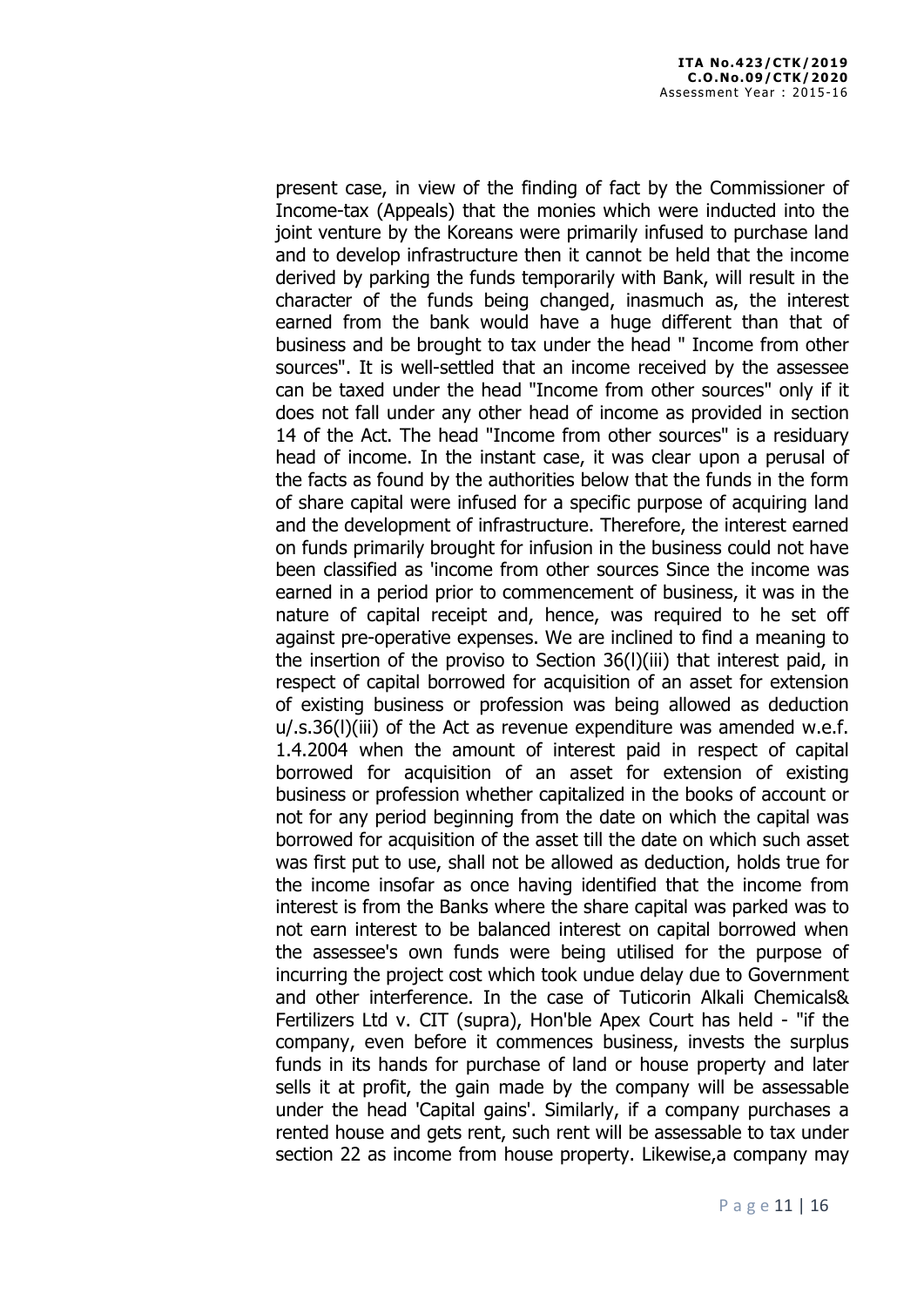have income from other sources..................The company may also, as in that case, keep the surplus funds in short-term deposits in order to earn interest. Such interest will be chargeable under section 56 of the Income-tax Act". Subsequently Hon'ble Apex Court in the case of CIT v. Bokaro Steel Ltd (supra) held - "However, while interest earned by investing borrowed capital in short-term deposits is an independent source of income not connected with the construction activities or business activities of the assessee, the same cannot be said in the present case where the utilisation of various assets of the company and the payments received for such utilisation are directly linked with the activity of setting up the steel plant of the assessee. These receipts are inextricably linked with the setting up of the capital structure of the assessee company. They must, therefore, be viewed as capital receipts going to reduce the cost of construction." Merits for consideration as brought on record for the AYs in appeal before us are as under :

| <b>Particulars</b>        | As<br>on<br>31, 3, 2006 | As on 313.07 | As<br>on<br>31.3.08 |
|---------------------------|-------------------------|--------------|---------------------|
| 1. Share Capital          | 22500.00                | 22500.00     | 22500.00            |
| 2. Land(CWIP)             | 307.00                  | 664.74       | 1440.85             |
| 3.<br><b>Bank Deposit</b> | 19190.00                | 1289.00      |                     |
| 4. Int. from bank         | 637.44                  | 1,04.17      | 432.67              |
| 5. Pre-operative<br>exp.  | 629.76                  | 3736.28      | 5280.69             |

The returns filed by the assessee for the AYs 2006-07 and 2007-08 clearly indicate that the assessee at no point of time was having income from other sources irrespective of the accounting of the income having been capitalized when the claim of expenditure of 10% was purely on estimation when apparently it was not the business of the assessee to earn income but parking of its funds when the interest income sought to be considered exempt for computing expenditure under the provisions of Section 14A for the purpose of I.T.Act. The learned Counsel of the assessee, therefore, has clarified that the assessee cannot be subjected to taxation in the impugned Assessment Year on the interest income capitalized and at the same time allow amortization thereof in the hope that project will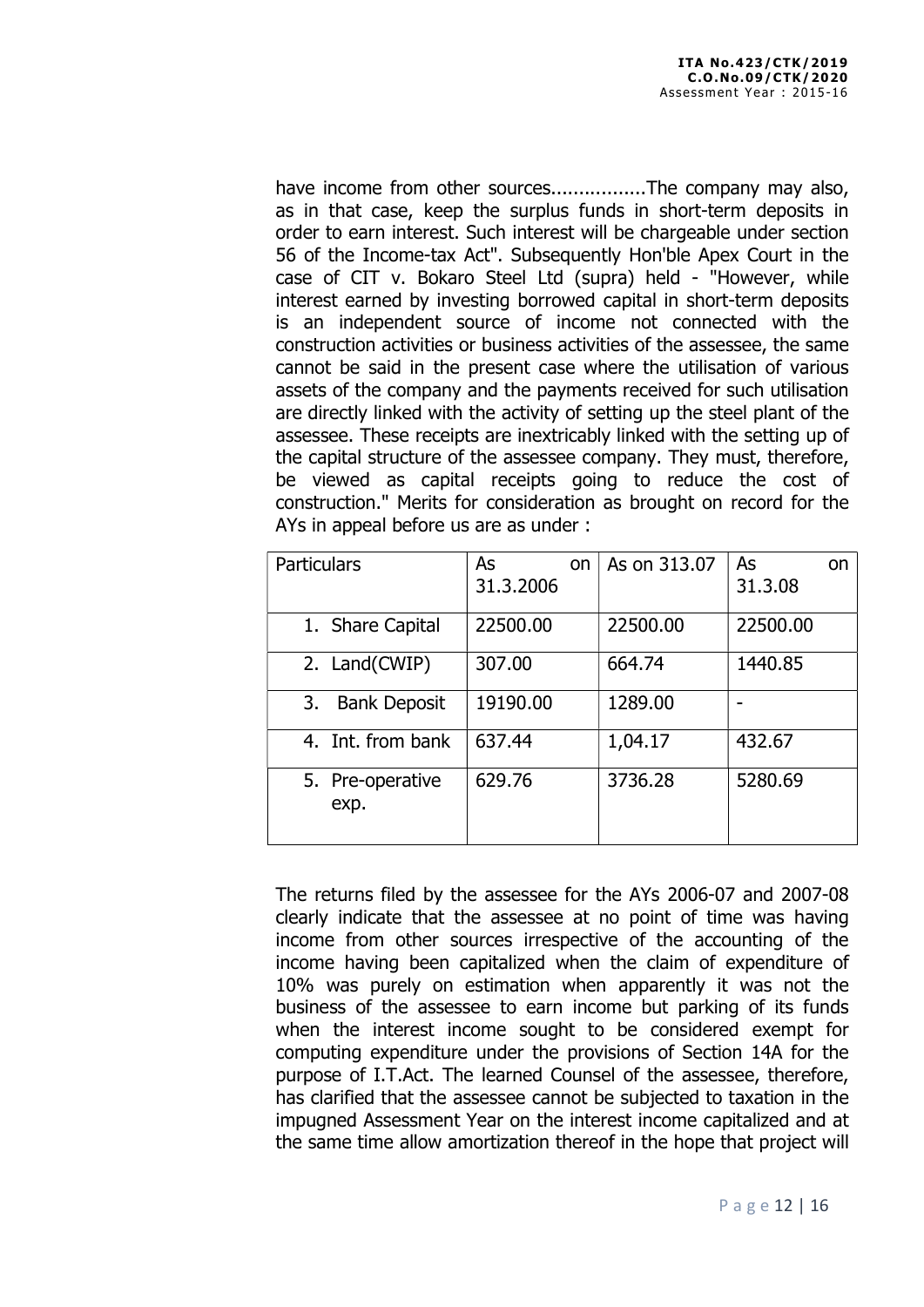see the light of the day in the years to come when the I.T. Department will allow less deduction than otherwise claimed will be multiplication of assessments for no fault of the assessee appellant. We are therefore inclined to hold that the learned Counsel of the assessee has submitted a bulk Paper Book which inter alia correlates to earning of interest on the amounts deposited in the Banks to be utilised for the purpose of business of the assessee as per the project envisaged and as per the project approved by the Government of Orissa but taken time due to reason beyond the assessee's control insofar as sanction and authorization have taken its toll when the fact finding is whether capitalization by reducing the expenses could be isolated for the purpose of taxation as income from other sources following the case laws annunciated by Hon'ble Supreme Court in the case of Tuticorin Alkali Chemicals & Fertilizers Ltd v. CIT (supra) when again Hon'ble Apex Court have clarified the stand in the case of CIT v. Bokaro Steel Ltd (supra) was whether the business of the assessee was to claim the expenditure incurred for earning of such interest having been adjusted against the other expenses incurred rather leans in favour of the assessee to the extent that the interest was inextricably linked to the expenditures incurred which project cost did not require further approval but was taking time which time earned interest to the assessee when recording expenditure have been claimed from the interest earned for consideration of 10% thereof was not to be disturbed at all. In this view of the matter, we are of the considered view that for the Assessment Year 2008-09 the interest cannot be taxed as income from other sources in the hands of the assessee and therefore, the subsequent disallowance of expenses claimed at 10% to earn that income has been infused in the total project cost cannot be disallowed insofar as the whole of the income has been capitalized was rightly considered for revision by the assessee before the Assessing Officer filing NIL return. The appeal for the Assessment Year 2008-09, therefore, is allowed on the basis of facts and figures brought on record by the Assessing Officer as well as the learned CIT(A) and as mentioned above. However in view of the principles laid out above, we are inclined to restore the issue to the file of the Assessing Officer for the Assessment2006-07 and 2007-08 to consider the case of the assessee de novo on establishing the fact that the interest has been earned on the parking of share generated as was considered by the Hon'ble Apex Court insofar as the earning of interest has been capitalized by reducing the project cost to be amortized has to be considered as a nullity after verification. Needless to say, an opportunity of being heard to the assessee be granted to establish the fact as have been narrated before us in the light of Assessment Year 2008-09 when it is not a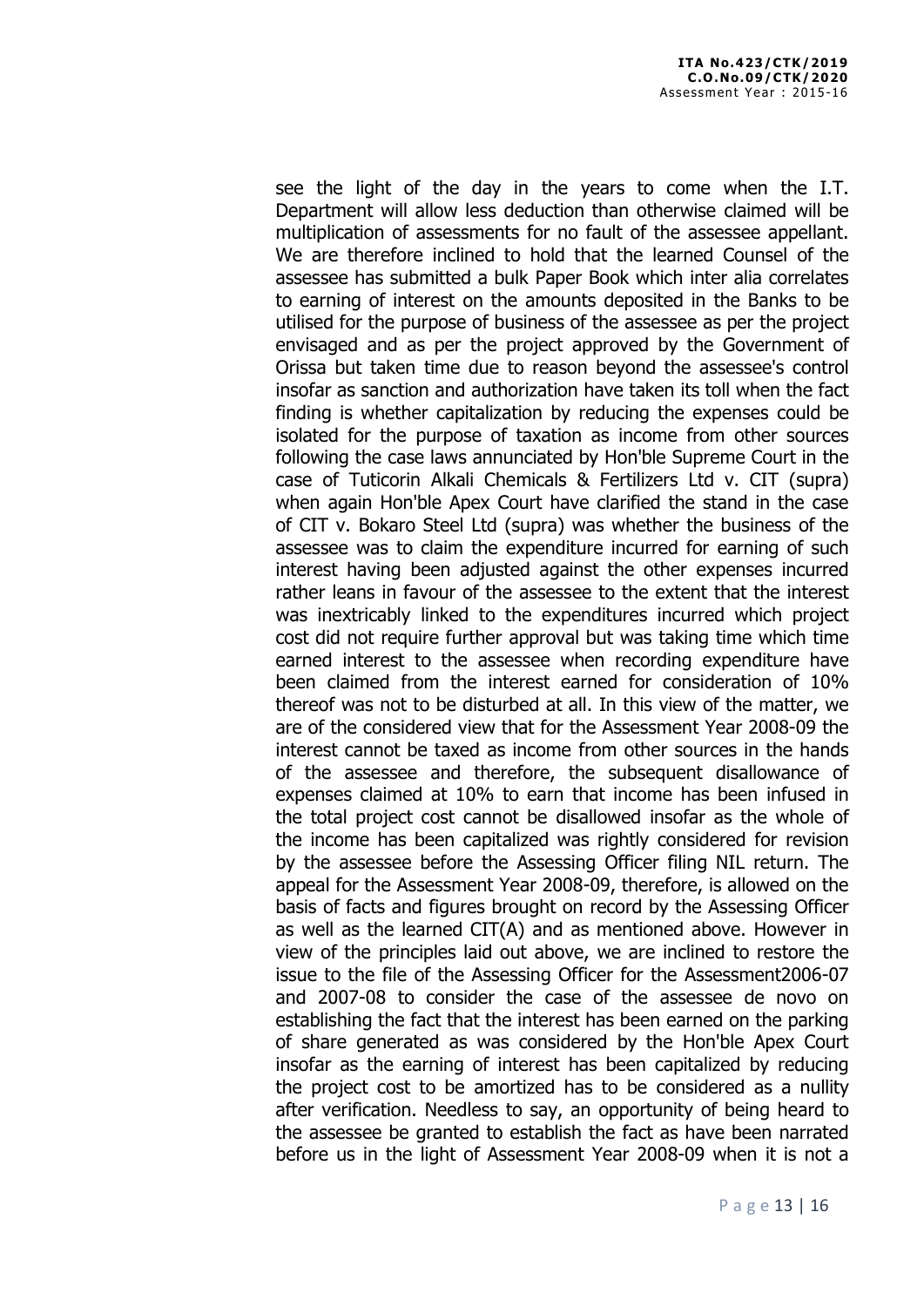change of stance as contested by the learned DR but on the same set of facts the interest portion cannot be isolated for the purpose of taxation.

 6. In the result, the appeal for the Assessment Year 2008-09 is allowed and the learned Assessing Officer is directed to accept the NIL revised return and the appeals for the AYs 2006-07 and 2007-08 are restored to the file of the Assessing Officer for consideration afresh in the light of our decision for the assessment year 2008-09 above. The same are considered to be allowed for statistical purposes."

8. We, considering the apparent facts on record and following the judicial precedent are of the opinion that the interest on fixed deposits are not taxable under income from other sources and, accordingly, we uphold the findings of the CIT(A) and dismiss the ground of appeal taken by the revenue for both the assessment years."

Recently, the Tribunal in assessee's own case for the assessment year 2011-2012 & 2013-2014 in ITA No.403&344/CTK/2017, vide order dated 27.07.2018 has decided the issue against the Revenue. Respectfully following the judicial precedence we uphold the findings of CIT(A) and ITA No.64/CTK/2018 And CO No.26/CTK/2018 POSCO India Limited 8 dismiss the grounds raised by the Revenue. Accordingly, appeal of the Revenue is dismissed. "

8. It was the submission that the assessment orders for the assessment

years 2011-12 to 2014-15 are verbatim except in the change of figures. It

was the submission that funds were not borrowed funds. There was no

change in the facts during the relevant assessment years. The project has

not been given up nor is that any intention to give up.

9. We have considered the rival submissions. A perusal of the submission filed by the ld CIT DR and case laws referred to by ld CIT DR shows that he is attempting to bring fresh facts which have not been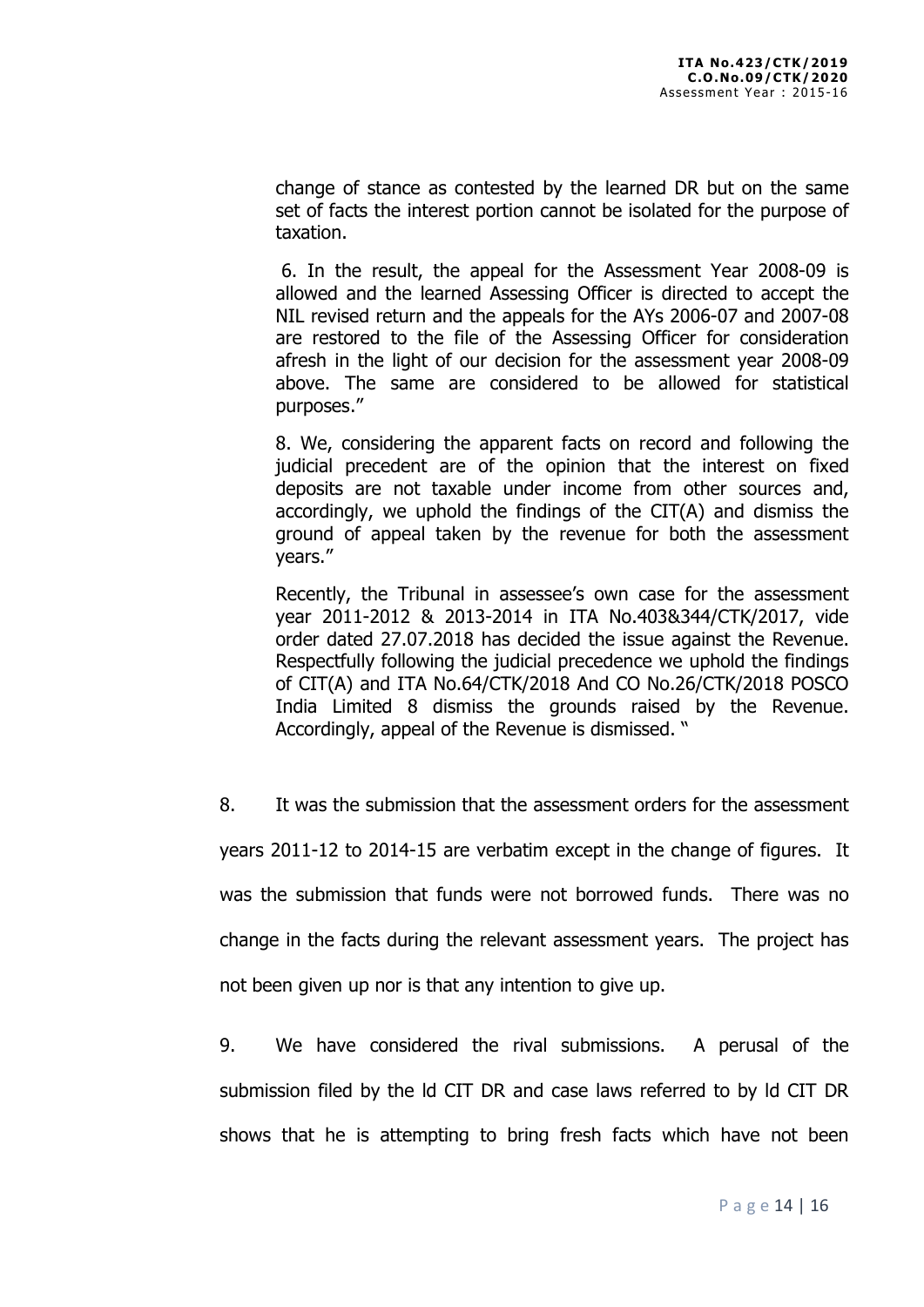considered by the Assessing officer nor in the appellate proceedings. It is admitted fact that an order of the Assessing Officer cannot be strengthen in appellate proceedings. It can only be defended. Clearly, the Co-ordinate Bench of this Tribunal as in the assessee's own case for the assessment year's right from A.Y. 2008-09 onwards has held the issue in favour of the assessee. The findings of the Tribunal for the assessment year 2014-15 (supra) have also been extracted(supra). No change in the facts has been shown. This being so, we find no reason to take a view different from that taken from the earlier assessment years. In these circumstances, respectfully following the decision of the Co-ordinate Bench of this Tribunal for the assessment years 2008-09 to 2014-15, the findings of the ld CIT(A) on this issue stand confirmed. It is also noticed that the ld CIT(A) has decided the issue in favour of the assessee by following the judicial discipline in following the decisions of this Co-ordinate Bench in assessee's own case for the earlier assessment years. Oon this ground also, we find no reason to interfere with the order of the ld CIT(A). Consequently, the appeal of the revenue stands dismissed.

10. As we have dismissed the revenue's appeal and the cross objection filed by the assessee is in support of the  $Id$  CIT(A), the same stands dismissed.